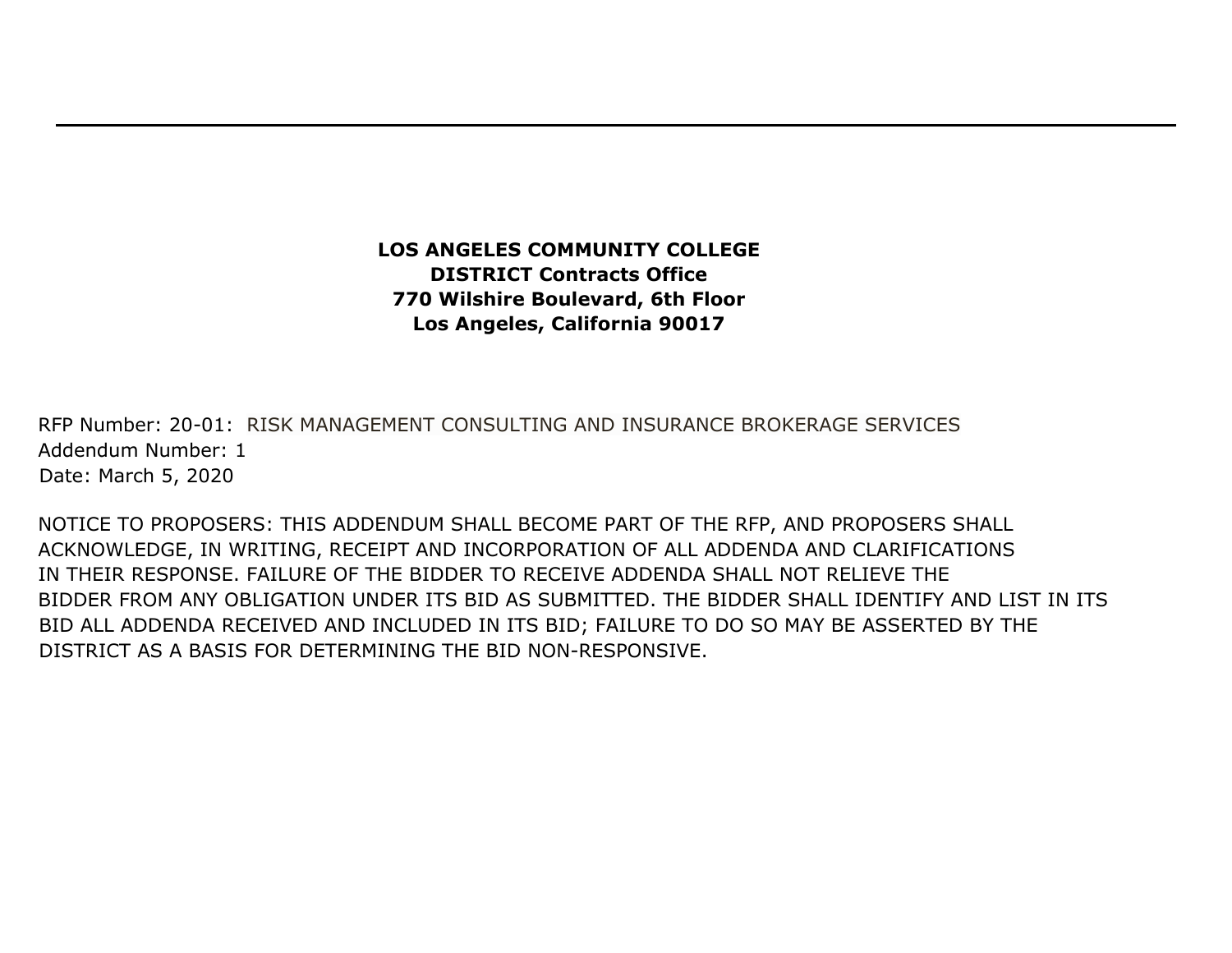## **CLARIFICATION(S) REQUESTED BY POTENTIAL PROPOSERS:**

| <b>NUMBER</b> | <b>OUESTION</b>                                                                                                                                                                                                                                 | <b>EDUCATIONAL SERVICES CENTER</b><br><b>RESPONSE</b>                                                                                                                                                                                                                                                                                                                                                    |
|---------------|-------------------------------------------------------------------------------------------------------------------------------------------------------------------------------------------------------------------------------------------------|----------------------------------------------------------------------------------------------------------------------------------------------------------------------------------------------------------------------------------------------------------------------------------------------------------------------------------------------------------------------------------------------------------|
|               | In review of the RFP, I found some conflicting dates in<br>the RFP Schedule. The cover page schedule has<br>different deadlines than the schedule on page 13 and<br>the instructions on page 14. Please clarify the correct<br>deadlines dates. | <b>RFP Schedule:</b><br>RFP Posted: Tuesday, February 11. 2020<br>Questions regarding this RFP by 3:00 pm PST:<br>Thursday, February 20, 2020<br>Questions and answers posted to web:<br>Thursday, March 5, 2020<br>Bidder Response Due by 2:00 pm PST:<br>Thursday, March 19, 2020<br>Presentation (s) TBD<br>Tentative Award Date:<br><b>April 2020</b><br>Board Date for Approval:<br><b>May 2020</b> |

| $\overline{2}$ | What are the reasons why the District has decided<br>to issue the RFP?                                                                                          | This question is not relevant to being able to<br>provide the best services and most<br>advantageous value to the District. |
|----------------|-----------------------------------------------------------------------------------------------------------------------------------------------------------------|-----------------------------------------------------------------------------------------------------------------------------|
| 3              | For the <i>Districtwide Key policies</i> (excluding<br>accident) will the District provide currently valued<br>loss data by campus (current $+$ prior 9 years)? | The District will not provide any loss data for<br>the purposes of the RFP.                                                 |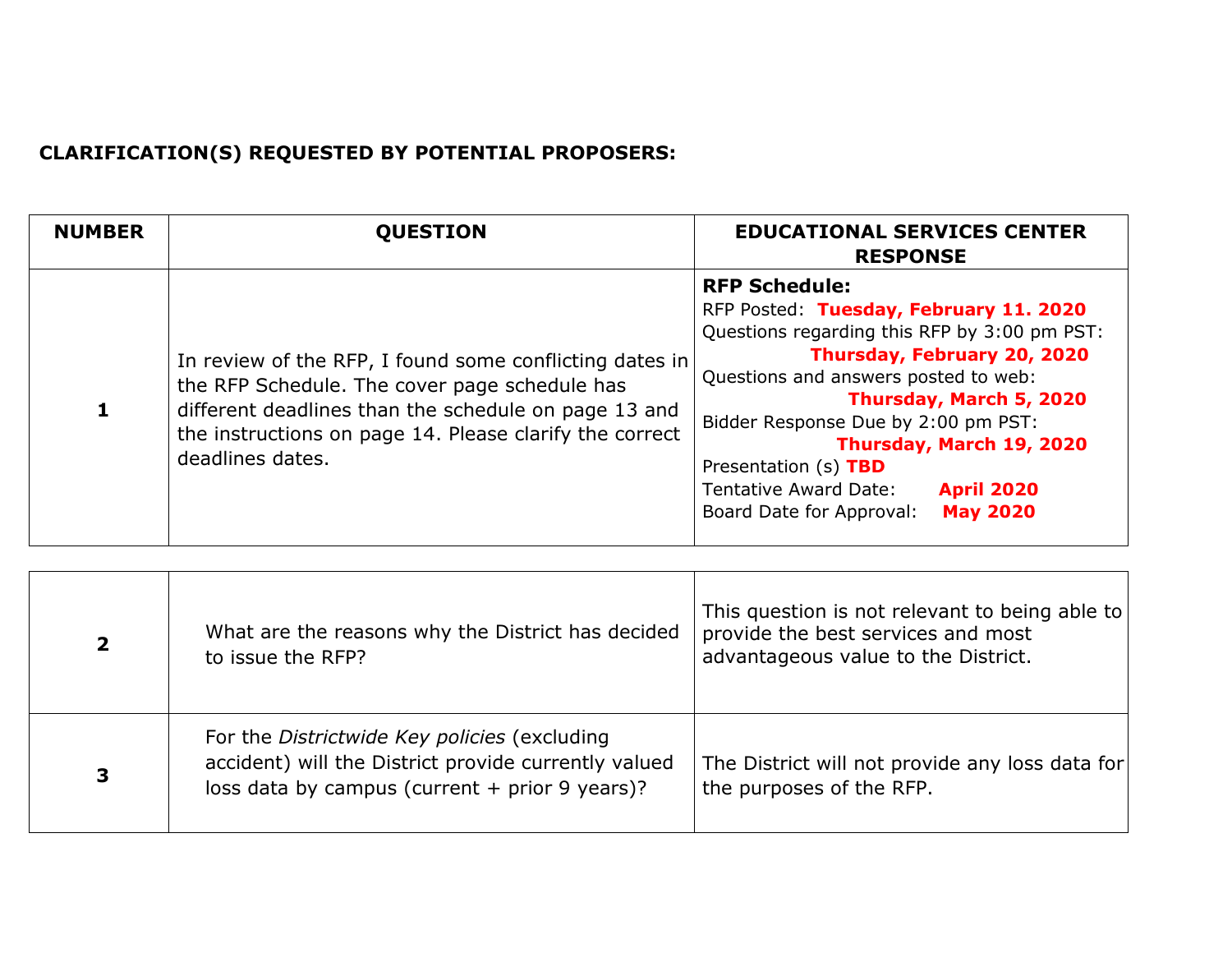| $\overline{\mathbf{4}}$ | For the Districtwide Fiduciary/Personnel Policies<br>will the District provide currently valued loss data<br>by campus (current $+$ prior 3-5 years)? | The District will not provide any loss data for<br>the purposes of the RFP.   |
|-------------------------|-------------------------------------------------------------------------------------------------------------------------------------------------------|-------------------------------------------------------------------------------|
| 5                       | Will the District provide a current listing of policy<br>details (summary of limits and premiums) for the<br>property and casualty programs?          | The District will not provide any policy data<br>for the purposes of the RFP. |
| 6                       | Student Accident including Specialized Programs:<br>Will the District provide currently valued loss data<br>by campus (current $+$ prior 3 years)?    | The District will not provide any loss data<br>for the purposes of the RFP.   |
|                         |                                                                                                                                                       |                                                                               |

| 7 | <b>Student Accident including Specialized Programs:</b><br>Will the District make available current census<br>information by campus (with numbers for the<br>athletics by sport, Vet program, Equestrian<br>program)? | The District will not provide any census data<br>for the purposes of the RFP.    |
|---|-----------------------------------------------------------------------------------------------------------------------------------------------------------------------------------------------------------------------|----------------------------------------------------------------------------------|
| 8 | <b>Student Accident including Specialized Programs:</b><br>Will the District provide a current listing of policy                                                                                                      | The District will not provide any policy<br>details for the purposes of the RFP. |
|   | details (summary of coverage - limits and<br>premiums)?                                                                                                                                                               |                                                                                  |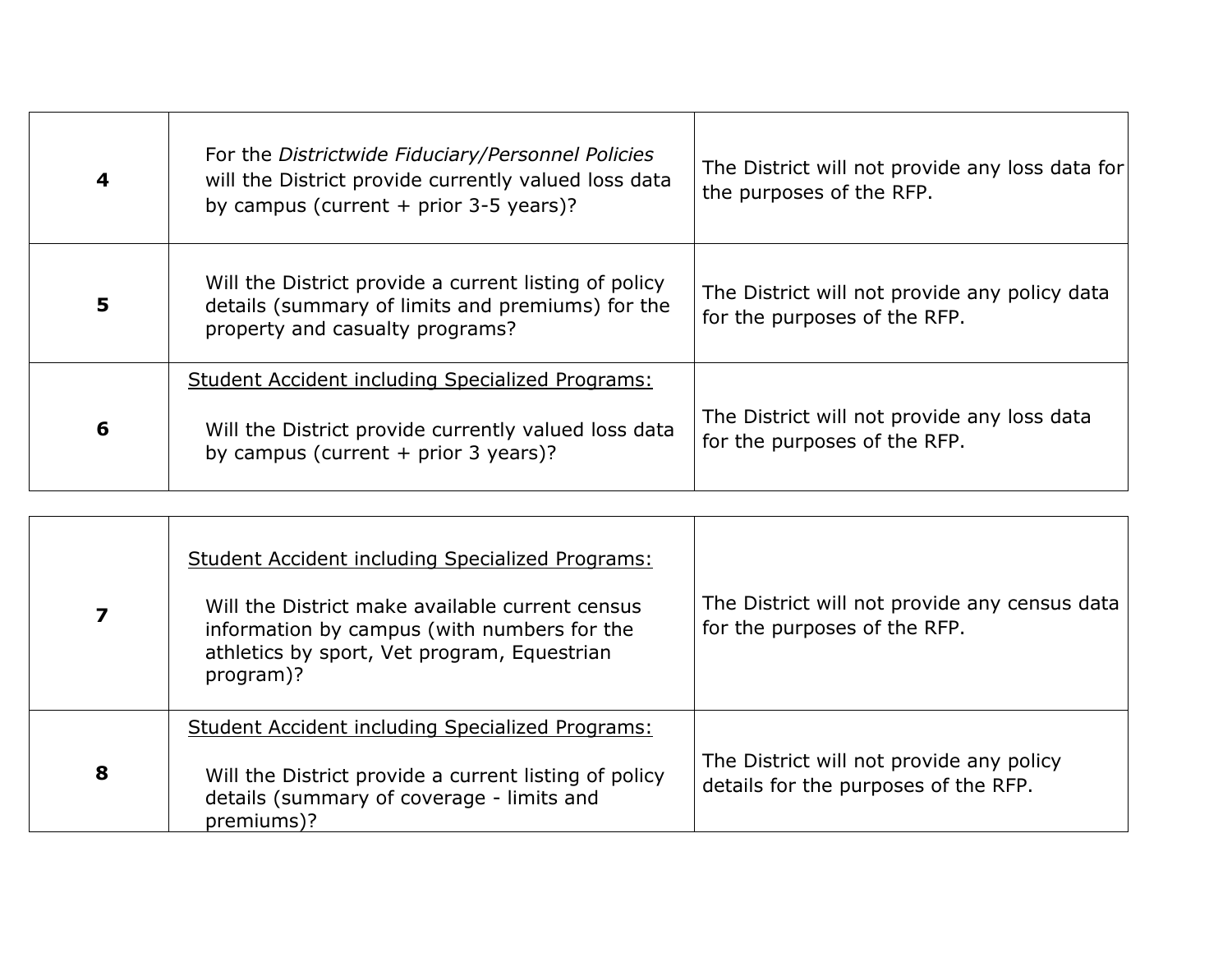| 9  | <b>Student Accident including Specialized Programs:</b><br>For the RFP, would the District provide a listing of<br>their agreements with any doctors, hospitals or<br>practitioners that provide discounts for service? | The District will not provide any Student<br>Accident Insurance program data for the<br>purposes of the RFP.                                                                                                                                        |
|----|-------------------------------------------------------------------------------------------------------------------------------------------------------------------------------------------------------------------------|-----------------------------------------------------------------------------------------------------------------------------------------------------------------------------------------------------------------------------------------------------|
| 10 | Is LACCD willing to enter into multi-year rate<br>commitments from insurance carriers?                                                                                                                                  | The District would like to review proposers'<br>Work Plan and Technical approach as<br>respects recommendations for multi-year<br>rate commitments from insurance carriers.                                                                         |
| 11 | Who is LACCD's third party claims administrator<br>for property and liability? Workers' compensation?                                                                                                                   | The District employs a single third party<br>administrator for liability and workers'<br>compensation claims. Property claims are<br>handled directly by the District's property<br>carrier. No other information will be<br>provided at this time. |
| 12 | How often does LACCD have claim file reviews<br>with the third party claims administrator? Is the<br>broker invited to participate and provide analytics<br>at the file reviews?                                        | The District would like to review proposers'<br>Work Plan and Technical approach as<br>respects claim file review strategies before<br>sharing its workflow and procedures.                                                                         |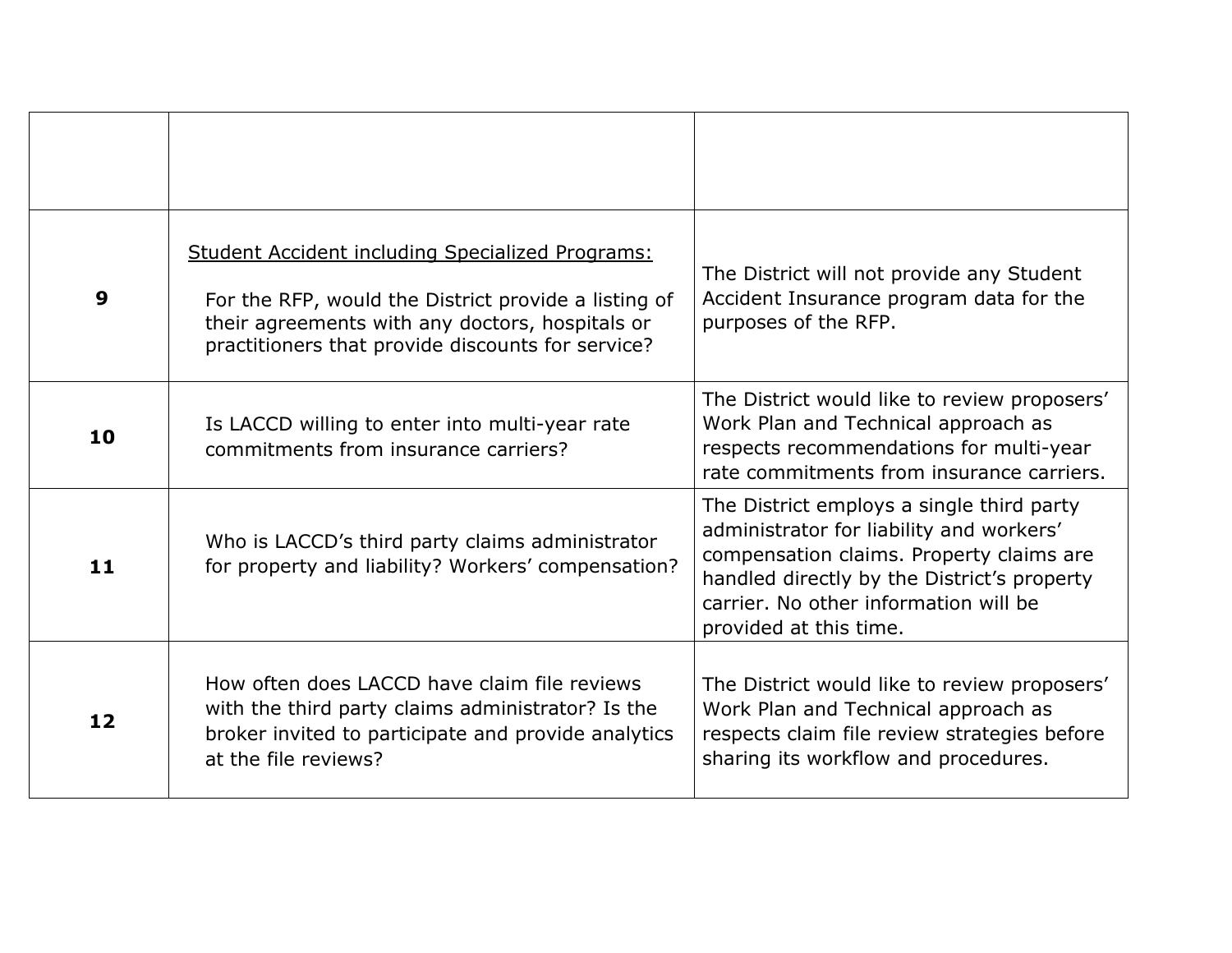| 13   | Are all LACCD departments and sites willing to<br>participate in the underwriting process to help with<br>developing our submission?                                            | The District would like to review proposers'<br>Work Plan and Technical approach as<br>respects developing their submission before<br>sharing its workflow and procedures. |
|------|---------------------------------------------------------------------------------------------------------------------------------------------------------------------------------|----------------------------------------------------------------------------------------------------------------------------------------------------------------------------|
| 14   | Have there been any major or catastrophic losses<br>(liability, employment practices, workers<br>compensation, cyber liability, student accident,<br>etc.) in the past 5 years? | The District will not provide any loss data<br>for the purposes of the RFP.                                                                                                |
| 15   | Has there been an increasing loss trend in any<br>line of coverage?                                                                                                             | The District will not provide any loss data<br>for the purposes of the RFP.                                                                                                |
| 16   | What Risk Control services are you receiving<br>today? What do you feel you are missing?                                                                                        | The District would like to review proposers'<br>Work Plan and Technical approach as<br>respects risk control services before sharing<br>its current risk control services. |
| $17$ | Any major changes or surprises from your<br>carriers for this upcoming renewal? Any<br>nonrenewal, or conditional renewals with major<br>changes in terms and conditions?       | At this time, the District does not have any<br>information regarding its upcoming renewal.                                                                                |